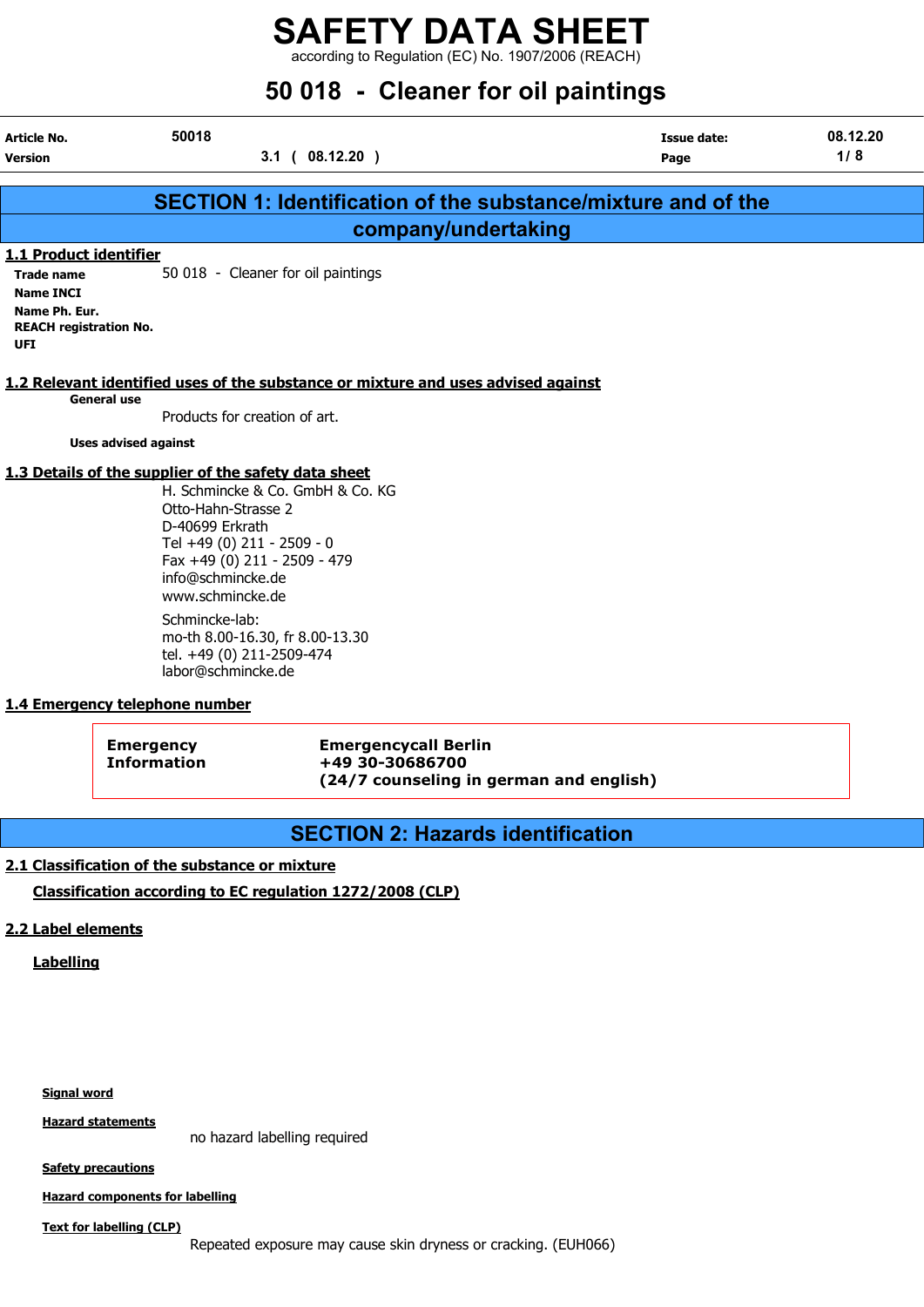according to Regulation (EC) No. 1907/2006 (REACH)

# 50 018 - Cleaner for oil paintings

| Article No.    | 50018 |                  | <b>Issue date:</b> | 08.12.20 |
|----------------|-------|------------------|--------------------|----------|
| <b>Version</b> |       | 08.12.20<br>J. I | Page               | 2/8      |

#### 2.3 Other hazards

## SECTION 3: Composition / information on ingredients

#### 3.1 Substances

Chemical characterisation White spirit **Water** wax Emulsifier CAS-Number EINECS / ELINCS / NLP EU index number Customs tariff number REACH registration No. RTECS-no. Hazchem-Code CI-Number

#### 3.2 Mixtures

#### Substance 1

naphta (petroleum), hydrotreated heavy: 25 - 40 % CAS: 64742-48-9 REACH: 01-2119457273-39-xxxx Asp. Tox. 1; H304 / EUH066

#### Additional information

## SECTION 4: First aid measures

#### 4.1 Description of first aid measures

#### General information

If you feel unwell, seek medical advice (show the label where possible).

#### In case of inhalation

Provide fresh air. Seek medical attention if problems persist.

#### In case of skin contact

Remove residues with soap and water. In case of skin irritation, consult a physician.

#### After eye contact

If product gets into the eye, keep eyelid open and rinse immediately with large quantities of water, for at least 10 - 15 minutes. Seek medical attention if irritation persists.

#### After swallowing

Rinse mouth with water. Do NOT induce vomiting. Immediately get medical attention.

#### 4.2 Most important symptoms and effects, both acute and delayed

#### 4.3 Indication of any immediate medical attention and special treatment needed

Caution if victim vomits: Risk of aspiration!

### SECTION 5: Firefighting measures

#### 5.1 Extinguishing media

#### Suitable extinguishing media

Co-ordinate fire-fighting measures to the fire surroundings.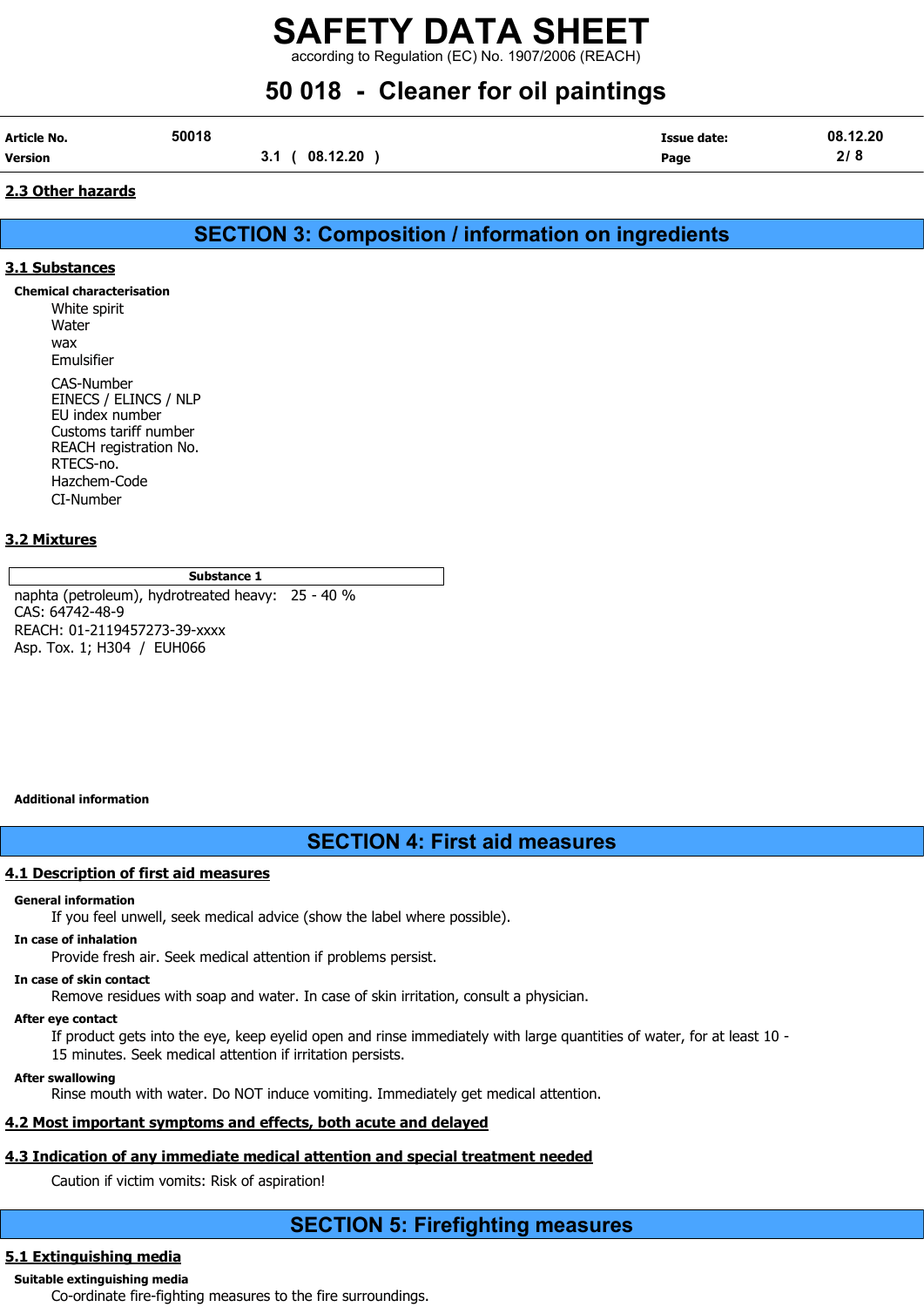according to Regulation (EC) No. 1907/2006 (REACH)

# 50 018 - Cleaner for oil paintings

| Article No. | 50018 |                 | Issue date: | 08.12.20 |
|-------------|-------|-----------------|-------------|----------|
| Version     |       | 08.12.20<br>3.1 | Page        | 3/8      |

Extinguishing media which must not be used for safety reasons strong water jet

5.2 Special hazards arising from the substance or mixture

In case of fire may be liberated: Carbon monoxide and carbon dioxide

#### **5.3 Advice for firefighters**

Special protective equipment for firefighters Use appropriate respiratory protection.

Additional information

### SECTION 6: Accidental release measures

#### 6.1 Personal precautions, protective equipment and emergency procedures

Avoid contact with skin, eyes, and clothing.

#### 6.2 environmental precautions

Discharge into the environment must be avoided.

#### 6.3 Methods and material for containment and cleaning up

Methods for cleaning up Collect spilled material using paper towels and dispose.

Additional information

#### 6.4 Reference to other sections

Dispose of waste according to applicable legislation.

## SECTION 7: Handling and storage

#### 7.1 Precautions for safe handling

#### Advices on safe handling

Handle in accordance with good industrial hygiene and safety practice.

Precautions against fire and explosion

No special measures are required.

#### 7.2 Conditions for safe storage, including any incompatibilities

Requirements for storerooms and containers

Hints on joint storage Storage class Further details

Protect from frost and exposure to sun.

### 7.3 Specific end use(s)

# SECTION 8: Exposure controls/personal protection

### 8.1 Control parameters

64742-48-9 naphta (petroleum), hydrotreated heavy

| DEU<br>$\sim$ | the contract of the contract of the contract of the contract of the contract of the contract of the contract of<br>L MET<br>புகு | $\sim$ $\sim$ $\sim$<br>:1111<br>300,000 | $\cdots$<br>' IIIU / III |  |
|---------------|----------------------------------------------------------------------------------------------------------------------------------|------------------------------------------|--------------------------|--|

#### 8.2 Exposure controls

#### Occupational exposure controls

Respiratory protection

With correct and proper use, and under normal conditions, breathing protection is not required.

Hand protection

Protective gloves

Qualified materials: Nitrile rubber

Observe glove manufacturer's instructions concerning penetrability and breakthrough time.

#### Eye protection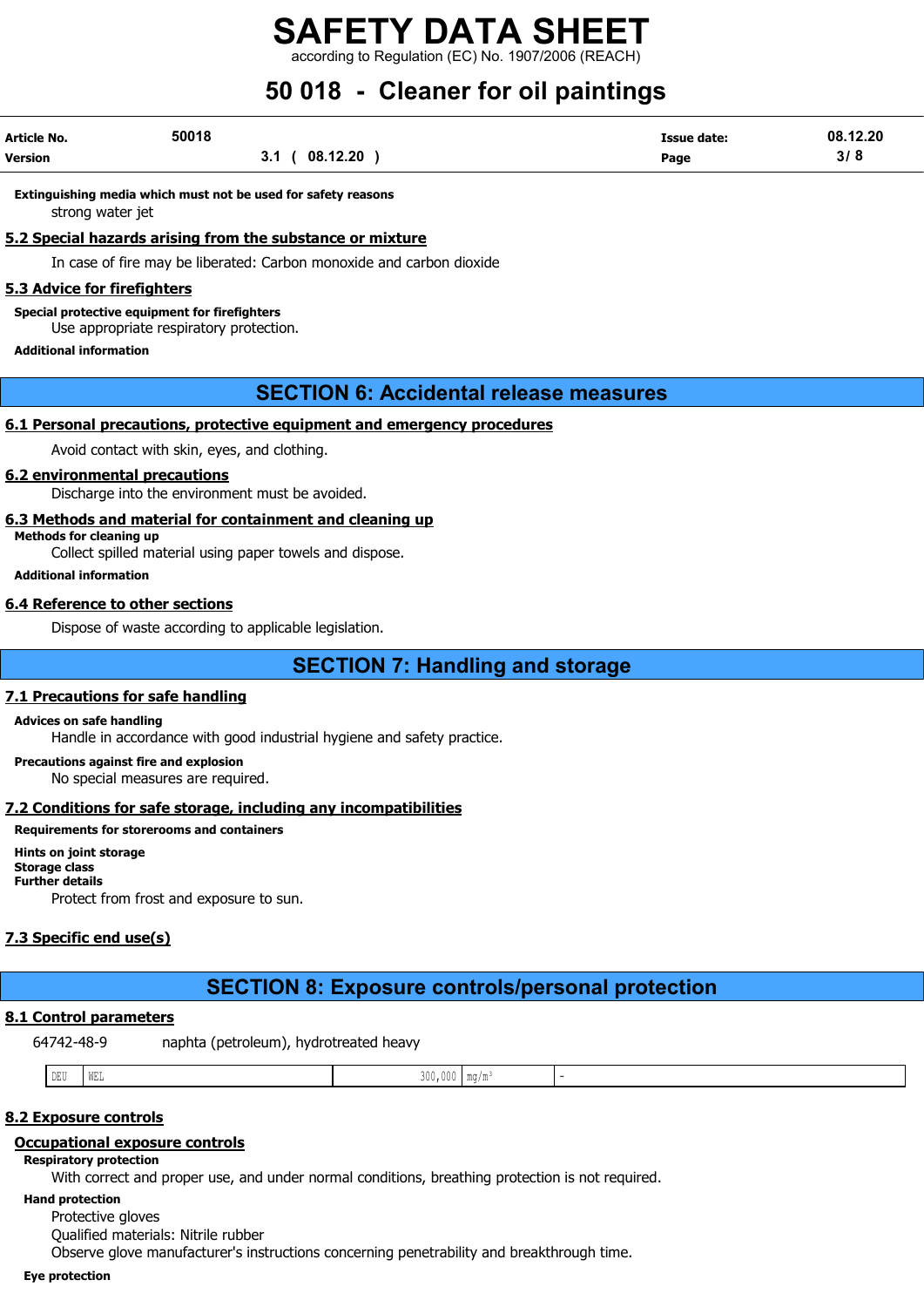according to Regulation (EC) No. 1907/2006 (REACH)

# 50 018 - Cleaner for oil paintings

| Article No.    | 50018 |                 | Issue date: | 08.12.20      |
|----------------|-------|-----------------|-------------|---------------|
| <b>Version</b> |       | 08.12.20<br>ν.ι | Page        | .<br>41<br>-0 |

Goggles

Body protection

Wear suitable protective clothing.

General protection and hygiene measures Handle in accordance with good industrial hygiene and safety practice. Wash hands thoroughly after handling.

## SECTION 9: Physical and chemical properties

#### 9.1 information on basic physical and chemical properties

| Form          |  |
|---------------|--|
| Colour        |  |
| <b>Ode:12</b> |  |

pasty yellowish, opaque **Odour weak like white spirit** 

|                                        | min    | max          |       |
|----------------------------------------|--------|--------------|-------|
| Initial boiling point and              |        |              |       |
| boiling range                          |        |              |       |
| Melting point/freezing point           |        |              |       |
| Flash point/flash point range          | >61 °C |              |       |
| <b>Flammability</b>                    |        |              |       |
| <b>Ignition temperature</b>            |        |              |       |
| <b>Auto-ignition temperature</b>       |        |              |       |
| <b>Explosion limits</b>                |        |              |       |
| <b>Refraction index</b>                |        |              |       |
| PH                                     |        |              |       |
| <b>Viscosity</b>                       |        |              |       |
| <b>Viscosity</b>                       | 450    | 500 mm $2/s$ | 40 °C |
| Vapour pressure                        |        |              |       |
| <b>Density</b>                         |        | $0,88$ g/ml  | 20 °C |
| Partition coefficient: n-octanol/water |        |              |       |

Danger of explosion

#### 9.2 Other information

## SECTION 10: Stability and reactivity

#### 10.1 Reactivity

Product is stable under normal storage conditions.

#### 10.2 Chemical stability

#### 10.3 Possibility of hazardous reactions

#### 10.4 Conditions to avoid

Protect from frost and exposure to sun.

#### 10.5 Incompatible materials

strong oxidizing agents

#### 10.6 Hazardous decomposition products

Hazardous vapours may form during fires.

## SECTION 11: Toxicological information

#### 11.1 Information on toxicological effects

#### Toxicological tests

64742-48-9 naphta (petroleum), hydrotreated heavy

| oral            | LD50<br>$\sim$ | Rat               | 2000,00000 | ma/ka |  |
|-----------------|----------------|-------------------|------------|-------|--|
| _____<br>dermal | LD50<br>$\sim$ | Dahhin<br>rann Fr | 2000,00000 | ma/ka |  |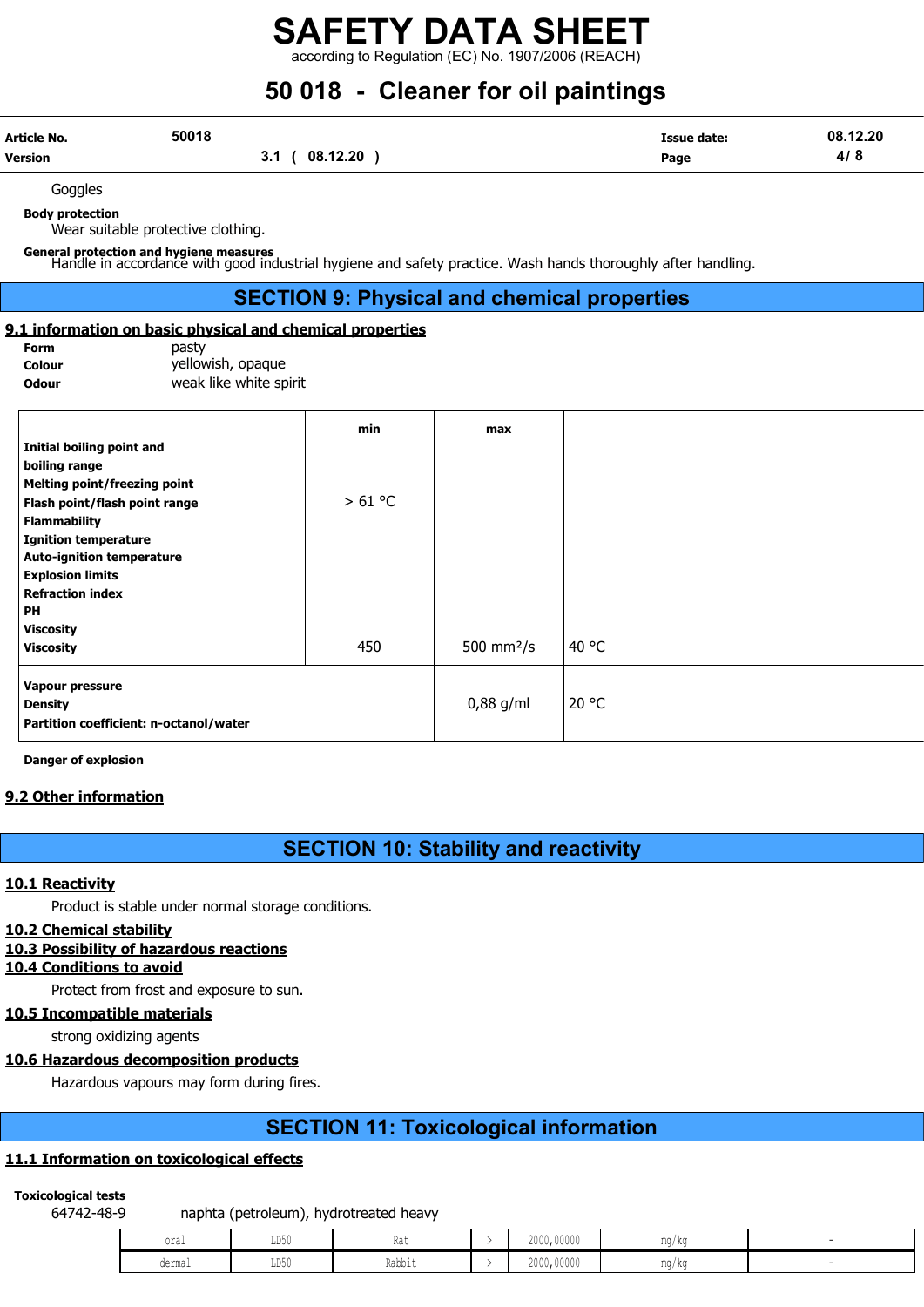according to Regulation (EC) No. 1907/2006 (REACH)

# 50 018 - Cleaner for oil paintings

| Article No.<br><b>Version</b>                                       | 50018<br>08.12.20<br>3.1 <sub>0</sub> | <b>Issue date:</b><br>Page | 08.12.20<br>5/8 |
|---------------------------------------------------------------------|---------------------------------------|----------------------------|-----------------|
| <b>Acute toxicity</b><br>No data available<br>In case of inhalation |                                       |                            |                 |

of inhalation No data available After swallowing No data available In case of skin contact No data available After eye contact No data available

#### Practical experience

#### General remarks

## SECTION 12: Ecological information

#### 12.1 Toxicity

#### Ecotoxicological effects

64742-48-9 naphta (petroleum), hydrotreated heavy

| T OF<br>コレコロ | TTRU                          | 1000,00000 |  |
|--------------|-------------------------------|------------|--|
| DOE.<br>山しつり | $\sim$ $\sim$ $\sim$<br>Alyde | 1000,00000 |  |

#### Aquatic toxicity

| No data available          |  |
|----------------------------|--|
| <b>Water Hazard Class</b>  |  |
| WGK catalog number         |  |
| <b>General information</b> |  |

#### 12.2 Persistence and degradability

Further details Product is partially biodegradable. Oxygen demand

#### 12.3 Bioaccumulative potential

Bioconcentration factor (BCF) Partition coefficient: n-octanol/water

#### 12.4 Mobility in soil

No data available

#### 12.5 Results of PBT and vPvB assessment

No data available

#### 12.6 Other adverse effects

General information

### SECTION 13: Disposal considerations

#### 13.1 Waste treatment methods

#### **Product**

Waste key number

080111 080111\* waste paint and varnish containing organic solvents or other dangerous substances Recommendation

#### Contaminated packaging

#### Waste key number Recommendation

Non-contaminated packages may be recycled. Handle contaminated packages in the same way as the substance itself.

#### Additional information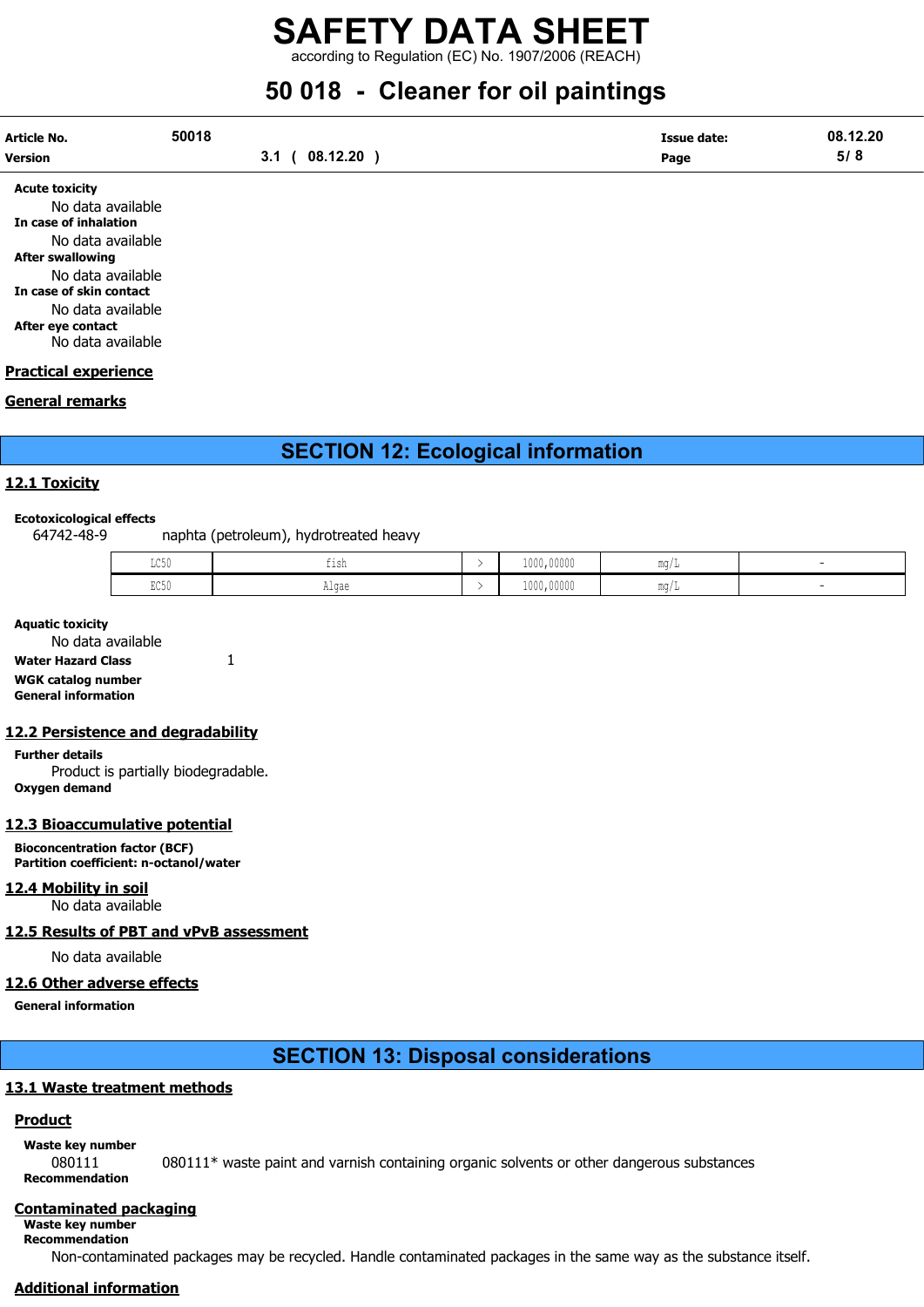according to Regulation (EC) No. 1907/2006 (REACH)

# 50 018 - Cleaner for oil paintings

| <b>Article No.</b> | 50018 |                 | <b>Issue date:</b> | 08.12.20 |
|--------------------|-------|-----------------|--------------------|----------|
| Version            |       | 08.12.20<br>3.1 | Page               | 6/8      |

## SECTION 14: Transport information

#### 14.1 UN number

#### 14.2 UN proper shipping name

ADR, ADN No dangerous good in sense of these transport regulations. IMDG, IATA

#### 14.3 Transport hazard class(es)

ADR, ADN IMDG IATA

#### 14.4 Packing group

#### 14.5 Environmental hazards

Marine Pollutant - IMDG

Marine Pollutant - ADN

#### 14.6 Special precautions for user

#### Land transport (ADR/RID)

Code: ADR/RID Kemmler-number Hazard label ADR Limited quantities Contaminated packaging: Instructions Contaminated packaging: Special provisions Special provisions for packing together Portable tanks: Instructions Portable tanks: Special provisions Tank coding Tunnel restriction Remarks EQ Special provisions

#### Sea transport (IMDG)

EmS Special provisions Limited quantities Contaminated packaging: Instructions Contaminated packaging: Special provisions IBC: Instructions IBC: Provisions Tank instructions IMO Tank instructions UN Tank instructions Special provisions Stowage and segregation Properties and observations Remarks EQ

#### Air transport (IATA-DGR)

Hazard Passenger Passenger LQ Cargo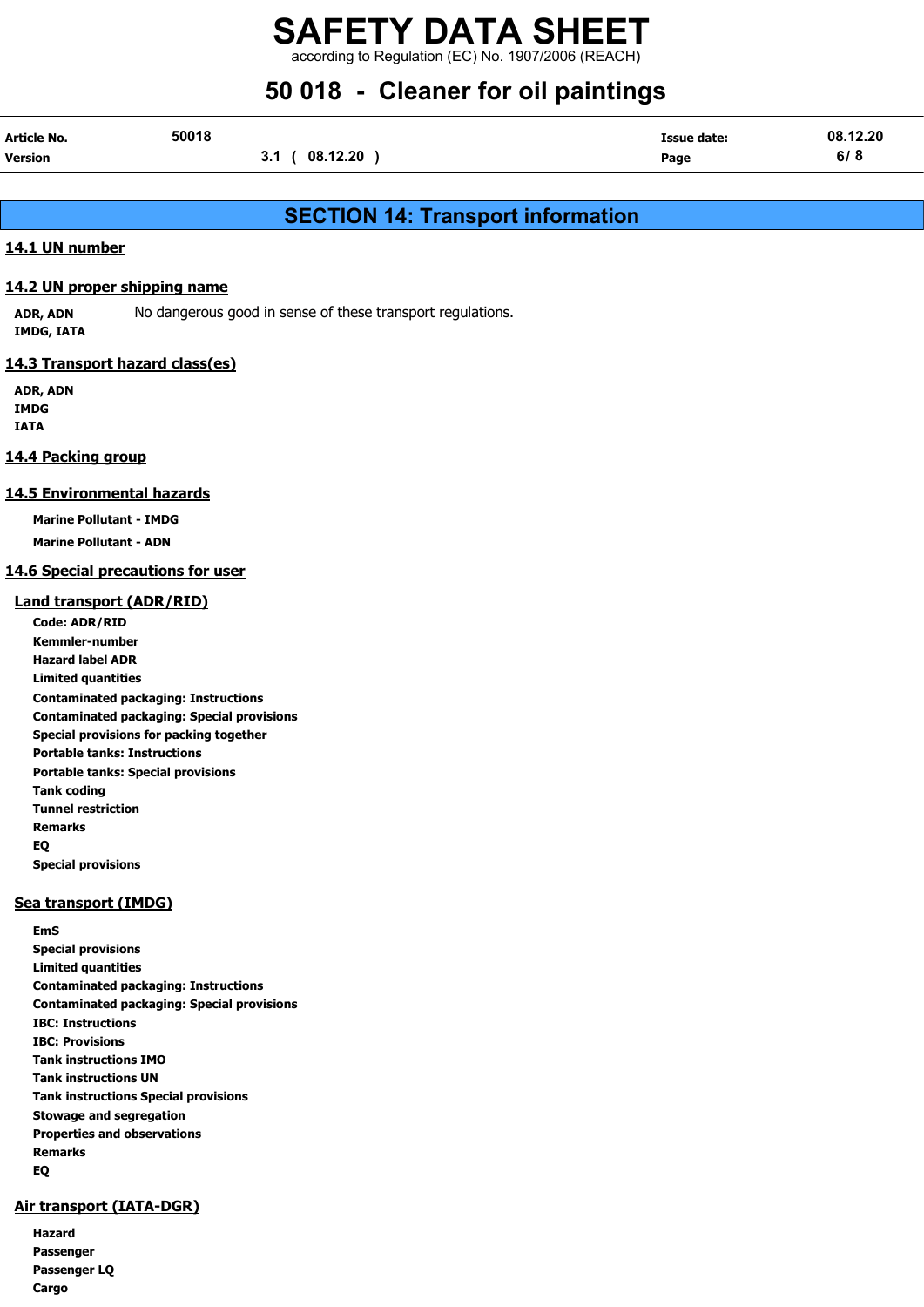according to Regulation (EC) No. 1907/2006 (REACH)

# 50 018 - Cleaner for oil paintings

| Article No. | 50018 |                                    | <b>Issue date:</b> | 08.12.20            |
|-------------|-------|------------------------------------|--------------------|---------------------|
| Version     |       | $^{\circ}$ 08.12.20 $\cdot$<br>3.1 | Page               | 710<br>. <i>.</i> o |

ERG Remarks EQ Special Provisioning

#### 14.7 Transport in bulk according to Annex II of MARPOL 73/78 and the IBC Code

No data available

### SECTION 15: Regulatory information

#### 15.1 Safety, health and environmental regulations/legislation specific for the substance or mixture

#### National regulations

#### **Europe**

Contents of VOC [%] Contents of VOC [g/L] Further regulations, limitations and legal requirements

#### **Germany**

Storage class Water Hazard Class 1 WGK catalog number Incident regulation Information on working limitations Further regulations, limitations and legal requirements

#### **Denmark**

Further regulations, limitations and legal requirements

#### Hungary

Further regulations, limitations and legal requirements

#### Great Britain

Further regulations, limitations and legal requirements

#### Switzerland

Contents of VOC [%]  $\sim$  30 % Further regulations, limitations and legal requirements

#### **USA**

Further regulations, limitations and legal requirements Federal Regulations State Regulations

#### Canada

Further regulations, limitations and legal requirements

#### 15.2 Chemical Safety Assessment

### SECTION 16: Other information

#### Further information

Hazard statements (CLP) H304 May be fatal if swallowed and enters airways.